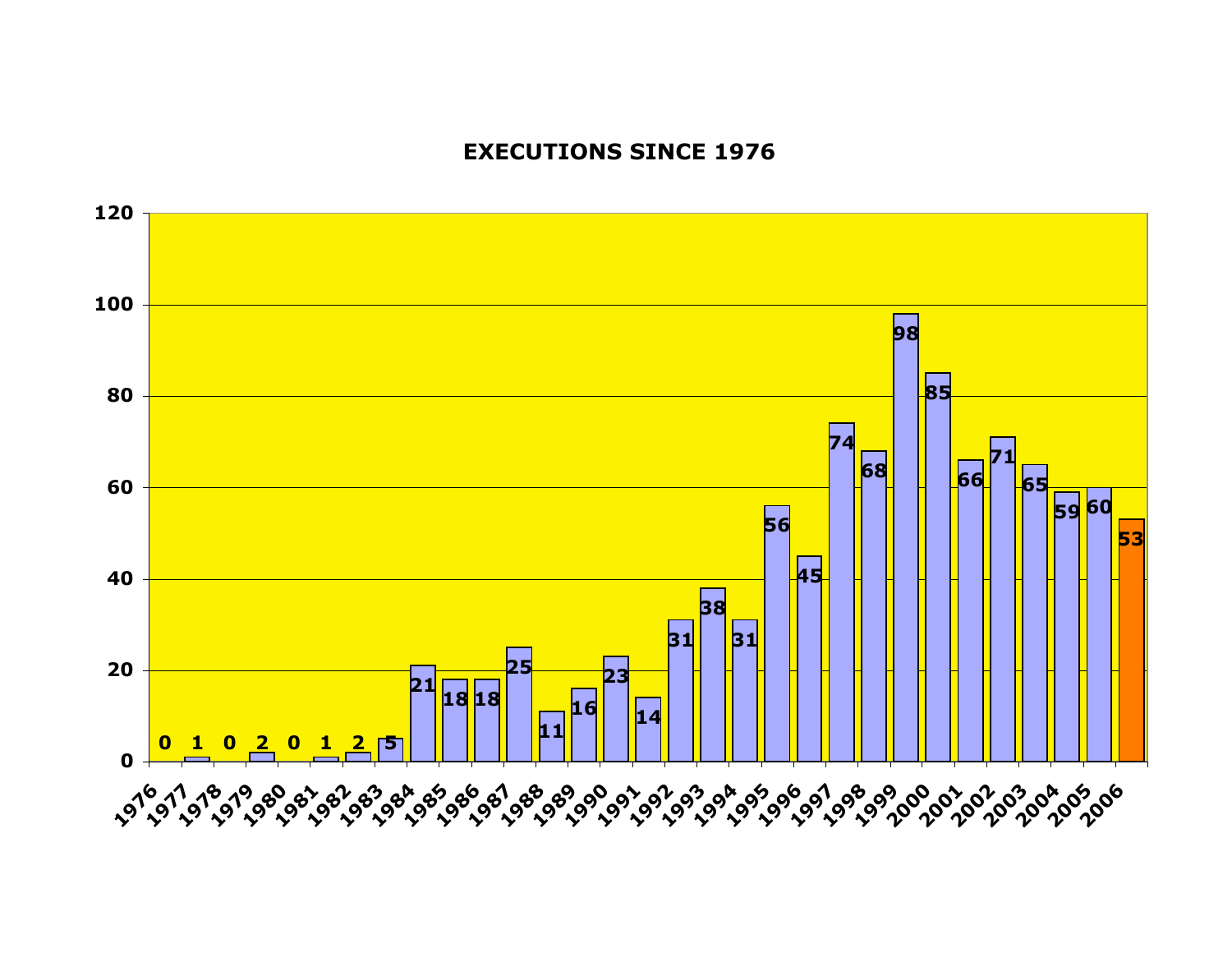## **SIZE OF DEATH ROW BY YEAR**



**YEARS**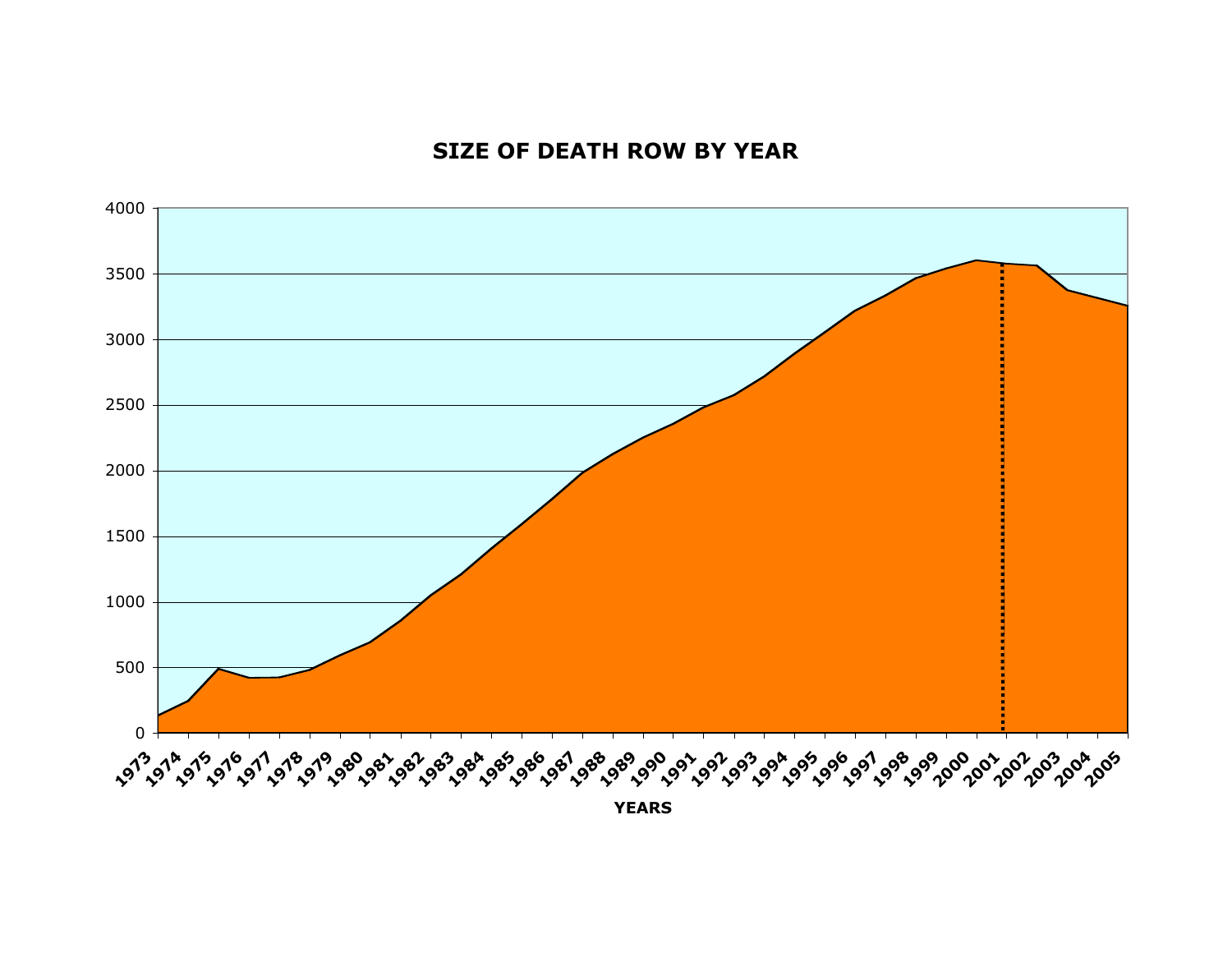## **Regionalization of the Death Penalty**



**Years**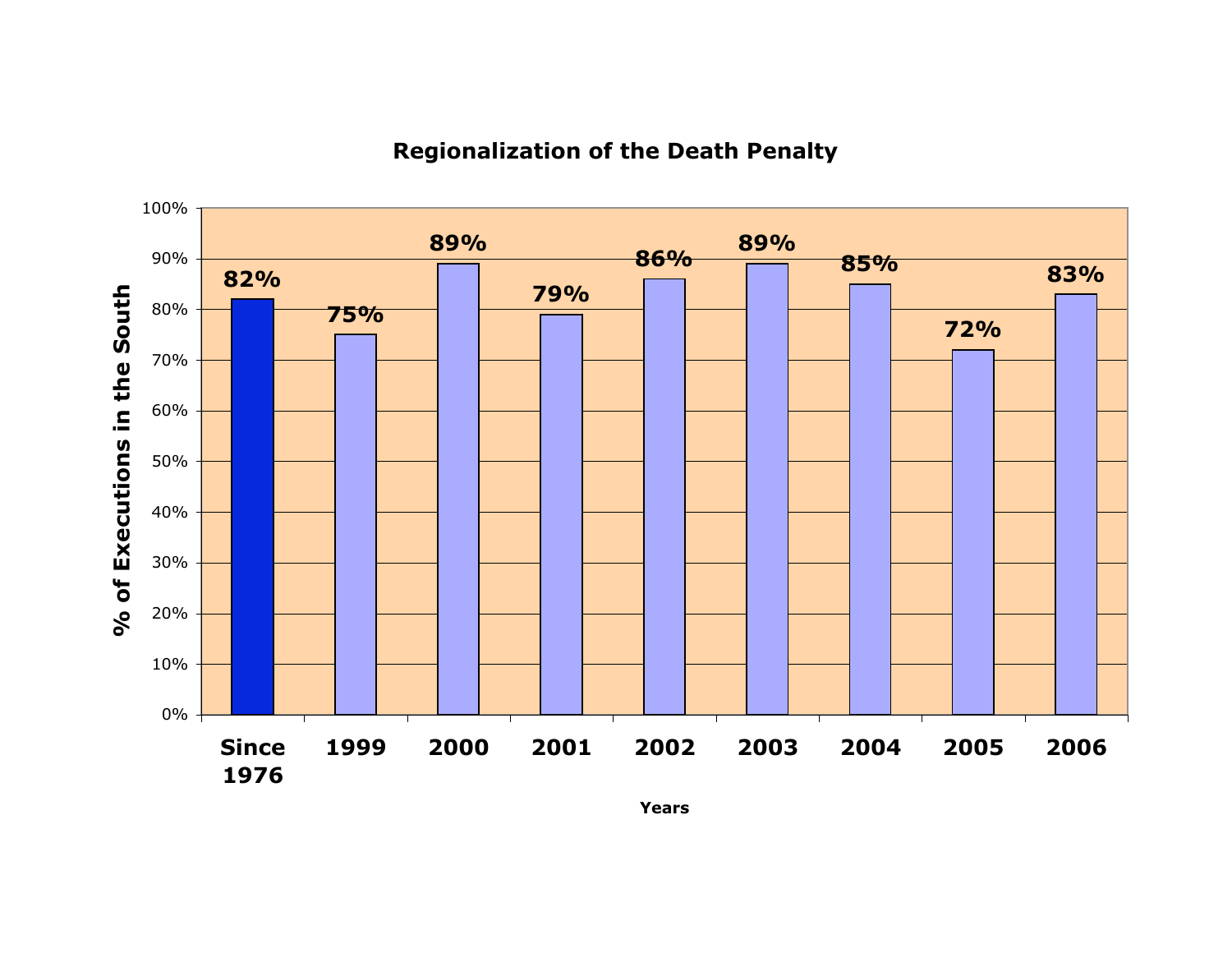

**MORE PEOPLE NOW SUPPORT ALTERNATIVES TO THE DEATH PENALTY**

**(Gallup Poll Results)**